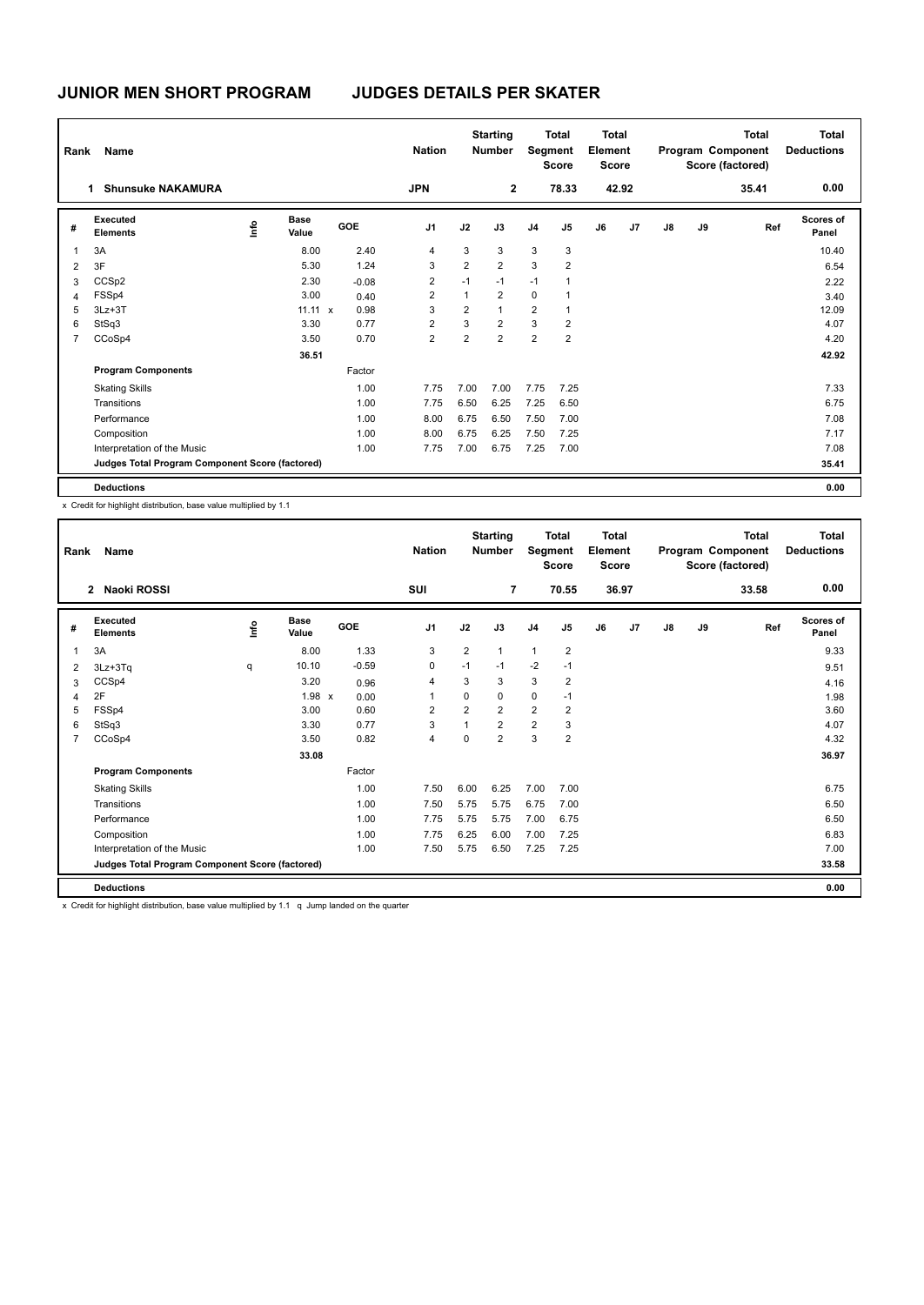| Rank           | Name                                            |      |                      |            |         | <b>Nation</b>  |                | <b>Starting</b><br><b>Number</b> |                | <b>Total</b><br>Segment<br><b>Score</b> | Total<br>Element<br><b>Score</b> |       | <b>Total</b><br>Program Component<br>Score (factored) |    |       | <b>Total</b><br><b>Deductions</b> |
|----------------|-------------------------------------------------|------|----------------------|------------|---------|----------------|----------------|----------------------------------|----------------|-----------------------------------------|----------------------------------|-------|-------------------------------------------------------|----|-------|-----------------------------------|
|                | <b>Taira SHINOHARA</b><br>3                     |      |                      |            |         | <b>USA</b>     |                | 1                                |                | 66.25                                   |                                  | 35.49 |                                                       |    | 30.76 | 0.00                              |
| #              | Executed<br><b>Elements</b>                     | ١mfo | <b>Base</b><br>Value | <b>GOE</b> |         | J <sub>1</sub> | J2             | J3                               | J <sub>4</sub> | J5                                      | J6                               | J7    | J8                                                    | J9 | Ref   | <b>Scores of</b><br>Panel         |
| $\overline{1}$ | 2A                                              |      | 3.30                 |            | 0.44    | 3              | $\overline{2}$ | $\mathbf{1}$                     | $\mathbf 0$    | $\overline{1}$                          |                                  |       |                                                       |    |       | 3.74                              |
| $\overline{2}$ | $3Lz + 3T$                                      |      | 10.10                |            | 1.38    | 3              | 3              | $\overline{2}$                   | $\overline{2}$ | $\overline{2}$                          |                                  |       |                                                       |    |       | 11.48                             |
| 3              | CCSp4                                           |      | 3.20                 |            | 0.21    | 2              | 0              | $\mathbf 0$                      | 0              | 3                                       |                                  |       |                                                       |    |       | 3.41                              |
| 4              | 3F                                              |      | $5.83 \times$        |            | $-0.18$ | 0              | 0              | $-1$                             | $-1$           | 0                                       |                                  |       |                                                       |    |       | 5.65                              |
| 5              | FSSp4                                           |      | 3.00                 |            | 0.40    | $\overline{2}$ | $\overline{2}$ | $\mathbf 0$                      | $\mathbf 0$    | $\overline{2}$                          |                                  |       |                                                       |    |       | 3.40                              |
| 6              | StSq3                                           |      | 3.30                 |            | 0.66    | $\overline{2}$ | $\overline{2}$ | $\overline{2}$                   | $\overline{2}$ | 1                                       |                                  |       |                                                       |    |       | 3.96                              |
| $\overline{7}$ | CCoSp4                                          |      | 3.50                 |            | 0.35    | $\overline{2}$ | 1              | $\overline{1}$                   | 0              | $\overline{1}$                          |                                  |       |                                                       |    |       | 3.85                              |
|                |                                                 |      | 32.23                |            |         |                |                |                                  |                |                                         |                                  |       |                                                       |    |       | 35.49                             |
|                | <b>Program Components</b>                       |      |                      | Factor     |         |                |                |                                  |                |                                         |                                  |       |                                                       |    |       |                                   |
|                | <b>Skating Skills</b>                           |      |                      |            | 1.00    | 7.00           | 5.75           | 5.50                             | 6.25           | 6.50                                    |                                  |       |                                                       |    |       | 6.17                              |
|                | Transitions                                     |      |                      |            | 1.00    | 7.00           | 5.50           | 5.25                             | 5.75           | 6.50                                    |                                  |       |                                                       |    |       | 5.92                              |
|                | Performance                                     |      |                      |            | 1.00    | 7.25           | 5.75           | 5.75                             | 5.75           | 6.50                                    |                                  |       |                                                       |    |       | 6.00                              |
|                | Composition                                     |      |                      |            | 1.00    | 7.25           | 6.00           | 5.50                             | 6.00           | 6.75                                    |                                  |       |                                                       |    |       | 6.25                              |
|                | Interpretation of the Music                     |      |                      |            | 1.00    | 7.25           | 6.25           | 5.75                             | 6.00           | 7.00                                    |                                  |       |                                                       |    |       | 6.42                              |
|                | Judges Total Program Component Score (factored) |      |                      |            |         |                |                |                                  |                |                                         |                                  |       |                                                       |    |       | 30.76                             |
|                | <b>Deductions</b>                               |      |                      |            |         |                |                |                                  |                |                                         |                                  |       |                                                       |    |       | 0.00                              |

x Credit for highlight distribution, base value multiplied by 1.1

| Rank           | Name                                            |                                  |                      |            | <b>Nation</b>  | <b>Starting</b><br><b>Total</b><br>Segment<br><b>Number</b><br><b>Score</b> |                |                | <b>Total</b><br>Element<br><b>Score</b> |    |                |    | <b>Total</b><br>Program Component<br>Score (factored) | <b>Total</b><br><b>Deductions</b> |                           |
|----------------|-------------------------------------------------|----------------------------------|----------------------|------------|----------------|-----------------------------------------------------------------------------|----------------|----------------|-----------------------------------------|----|----------------|----|-------------------------------------------------------|-----------------------------------|---------------------------|
|                | 4 Alp Eren OZKAN                                |                                  |                      |            | <b>TUR</b>     |                                                                             | 8              |                | 66.08                                   |    | 35.24          |    |                                                       | 30.84                             | 0.00                      |
| #              | <b>Executed</b><br><b>Elements</b>              | $\mathop{\mathsf{Irr}}\nolimits$ | <b>Base</b><br>Value | <b>GOE</b> | J <sub>1</sub> | J2                                                                          | J3             | J <sub>4</sub> | J <sub>5</sub>                          | J6 | J <sub>7</sub> | J8 | J9                                                    | Ref                               | <b>Scores of</b><br>Panel |
| $\overline{1}$ | 3A                                              |                                  | 8.00                 | $-1.07$    | $\pmb{0}$      | $-1$                                                                        | $-2$           | $-2$           | $-1$                                    |    |                |    |                                                       |                                   | 6.93                      |
| 2              | 3Lz+3Lo                                         |                                  | 10.80                | 0.20       | 0              | $\Omega$                                                                    | 1              | $\mathbf 0$    | 1                                       |    |                |    |                                                       |                                   | 11.00                     |
| 3              | CCSp4                                           |                                  | 3.20                 | $-0.43$    | $\overline{2}$ | $-3$                                                                        | $-2$           | $-1$           | $-1$                                    |    |                |    |                                                       |                                   | 2.77                      |
| 4              | 3Fe                                             | e                                | $4.66 \times$        | $-0.71$    | $-3$           | $-2$                                                                        | $-1$           | $-2$           | $-1$                                    |    |                |    |                                                       |                                   | 3.95                      |
| 5              | FSSp3                                           |                                  | 2.60                 | $-0.17$    | $-1$           | 0                                                                           | $-2$           | $-1$           | 1                                       |    |                |    |                                                       |                                   | 2.43                      |
| 6              | StSq3                                           |                                  | 3.30                 | 0.66       | $\overline{2}$ | $\overline{2}$                                                              | 3              | $\mathbf{1}$   | 2                                       |    |                |    |                                                       |                                   | 3.96                      |
| 7              | CCoSp4                                          |                                  | 3.50                 | 0.70       | $\overline{2}$ | 1                                                                           | $\overline{2}$ | $\overline{2}$ | 3                                       |    |                |    |                                                       |                                   | 4.20                      |
|                |                                                 |                                  | 36.06                |            |                |                                                                             |                |                |                                         |    |                |    |                                                       |                                   | 35.24                     |
|                | <b>Program Components</b>                       |                                  |                      | Factor     |                |                                                                             |                |                |                                         |    |                |    |                                                       |                                   |                           |
|                | <b>Skating Skills</b>                           |                                  |                      | 1.00       | 7.00           | 5.75                                                                        | 5.75           | 5.75           | 7.50                                    |    |                |    |                                                       |                                   | 6.17                      |
|                | Transitions                                     |                                  |                      | 1.00       | 7.00           | 4.75                                                                        | 5.50           | 5.00           | 7.00                                    |    |                |    |                                                       |                                   | 5.83                      |
|                | Performance                                     |                                  |                      | 1.00       | 7.50           | 6.25                                                                        | 6.25           | 5.50           | 7.50                                    |    |                |    |                                                       |                                   | 6.67                      |
|                | Composition                                     |                                  |                      | 1.00       | 7.00           | 5.00                                                                        | 5.75           | 5.25           | 7.25                                    |    |                |    |                                                       |                                   | 6.00                      |
|                | Interpretation of the Music                     |                                  |                      | 1.00       | 7.25           | 5.75                                                                        | 5.75           | 5.50           | 7.00                                    |    |                |    |                                                       |                                   | 6.17                      |
|                | Judges Total Program Component Score (factored) |                                  |                      |            |                |                                                                             |                |                |                                         |    |                |    |                                                       |                                   | 30.84                     |
|                | <b>Deductions</b>                               |                                  |                      |            |                |                                                                             |                |                |                                         |    |                |    |                                                       |                                   | 0.00                      |

x Credit for highlight distribution, base value multiplied by 1.1 e Wrong edge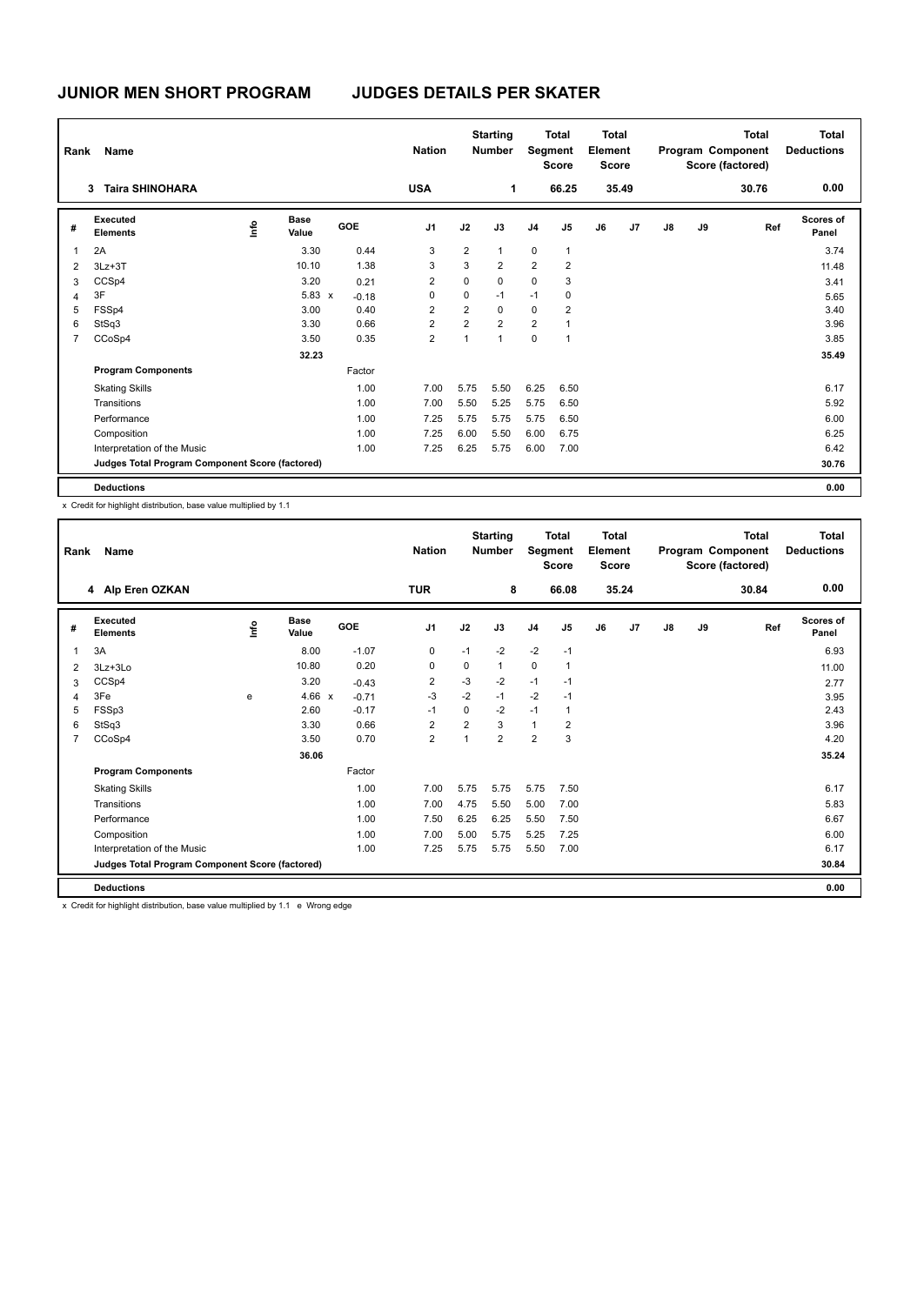| Rank           | Name                                            |      |                      |         | <b>Nation</b>  |              | <b>Starting</b><br><b>Number</b> |                | <b>Total</b><br>Segment<br><b>Score</b> | Total<br>Element<br><b>Score</b> |       | <b>Total</b><br>Program Component<br>Score (factored) |    |       | <b>Total</b><br><b>Deductions</b> |
|----------------|-------------------------------------------------|------|----------------------|---------|----------------|--------------|----------------------------------|----------------|-----------------------------------------|----------------------------------|-------|-------------------------------------------------------|----|-------|-----------------------------------|
|                | <b>Louis WEISSERT</b><br>5.                     |      |                      |         | <b>GER</b>     |              | 9                                |                | 64.31                                   |                                  | 31.90 |                                                       |    | 32.41 | 0.00                              |
| #              | Executed<br><b>Elements</b>                     | lnfo | <b>Base</b><br>Value | GOE     | J <sub>1</sub> | J2           | J3                               | J <sub>4</sub> | J <sub>5</sub>                          | J6                               | J7    | J8                                                    | J9 | Ref   | Scores of<br>Panel                |
| $\overline{1}$ | 3F!                                             |      | 5.30                 | $-0.35$ | $-1$           | 0            | $-1$                             | $\mathbf 0$    | $-1$                                    |                                  |       |                                                       |    |       | 4.95                              |
| $\overline{2}$ | $3T+3T$                                         |      | 8.40                 | 0.42    | $\overline{2}$ | $\mathbf{1}$ | $\Omega$                         | $\Omega$       | $\overline{2}$                          |                                  |       |                                                       |    |       | 8.82                              |
| 3              | FSSp4                                           |      | 3.00                 | 0.50    | 2              | 3            | $\overline{1}$                   | $\overline{2}$ | $\overline{1}$                          |                                  |       |                                                       |    |       | 3.50                              |
| 4              | 2A                                              |      | $3.63 \times$        | 0.55    | 3              | 3            | $\mathbf{1}$                     | 1              | 1                                       |                                  |       |                                                       |    |       | 4.18                              |
| 5              | StSq3                                           |      | 3.30                 | 0.66    | 3              | 3            | $\mathbf{1}$                     | $\mathbf{1}$   | $\overline{2}$                          |                                  |       |                                                       |    |       | 3.96                              |
| 6              | CCSp3                                           |      | 2.80                 | $-0.28$ | 3              | 0            | $-1$                             | $-2$           | $-2$                                    |                                  |       |                                                       |    |       | 2.52                              |
| $\overline{7}$ | CCoSp4                                          |      | 3.50                 | 0.47    | 3              | 4            | $\mathbf 0$                      | $-1$           | $\mathbf 1$                             |                                  |       |                                                       |    |       | 3.97                              |
|                |                                                 |      | 29.93                |         |                |              |                                  |                |                                         |                                  |       |                                                       |    |       | 31.90                             |
|                | <b>Program Components</b>                       |      |                      | Factor  |                |              |                                  |                |                                         |                                  |       |                                                       |    |       |                                   |
|                | <b>Skating Skills</b>                           |      |                      | 1.00    | 7.50           | 6.50         | 6.00                             | 6.00           | 6.50                                    |                                  |       |                                                       |    |       | 6.33                              |
|                | Transitions                                     |      |                      | 1.00    | 7.50           | 6.75         | 5.50                             | 5.75           | 6.50                                    |                                  |       |                                                       |    |       | 6.33                              |
|                | Performance                                     |      |                      | 1.00    | 7.50           | 7.00         | 5.50                             | 6.00           | 6.50                                    |                                  |       |                                                       |    |       | 6.50                              |
|                | Composition                                     |      |                      | 1.00    | 7.75           | 6.75         | 5.50                             | 6.00           | 6.50                                    |                                  |       |                                                       |    |       | 6.42                              |
|                | Interpretation of the Music                     |      |                      | 1.00    | 8.00           | 7.50         | 5.75                             | 6.25           | 6.75                                    |                                  |       |                                                       |    |       | 6.83                              |
|                | Judges Total Program Component Score (factored) |      |                      |         |                |              |                                  |                |                                         |                                  |       |                                                       |    |       | 32.41                             |
|                | <b>Deductions</b>                               |      |                      |         |                |              |                                  |                |                                         |                                  |       |                                                       |    |       | 0.00                              |

x Credit for highlight distribution, base value multiplied by 1.1 ! Not clear edge

| Rank           | Name                                            |    |                      |            | <b>Nation</b>  |              | <b>Starting</b><br><b>Total</b><br>Segment<br><b>Number</b><br><b>Score</b> |                |                | <b>Total</b><br>Element<br><b>Score</b> |                |    |    | <b>Total</b><br>Program Component<br>Score (factored) | <b>Total</b><br><b>Deductions</b> |
|----------------|-------------------------------------------------|----|----------------------|------------|----------------|--------------|-----------------------------------------------------------------------------|----------------|----------------|-----------------------------------------|----------------|----|----|-------------------------------------------------------|-----------------------------------|
|                | 6 Pablo GARCIA                                  |    |                      |            | <b>ESP</b>     |              | 3                                                                           |                | 56.85          |                                         | 30.77          |    |    | 27.08                                                 | $-1.00$                           |
| #              | Executed<br><b>Elements</b>                     | ۴ů | <b>Base</b><br>Value | <b>GOE</b> | J <sub>1</sub> | J2           | J3                                                                          | J <sub>4</sub> | J <sub>5</sub> | J6                                      | J <sub>7</sub> | J8 | J9 | Ref                                                   | Scores of<br>Panel                |
| 1              | $3Lz + 3T$                                      |    | 10.10                | 0.39       | $\overline{2}$ | $\mathbf{1}$ | $\mathbf 0$                                                                 | $\mathbf 0$    | $\mathbf{1}$   |                                         |                |    |    |                                                       | 10.49                             |
| 2              | 2A                                              |    | 3.30                 | $-1.65$    | $-5$           | $-5$         | $-5$                                                                        | $-5$           | $-5$           |                                         |                |    |    |                                                       | 1.65                              |
| 3              | CCoSp3                                          |    | 3.00                 | 0.00       | 0              | $-1$         | 0                                                                           | 0              | 0              |                                         |                |    |    |                                                       | 3.00                              |
| 4              | 3F                                              |    | $5.83 \times$        | 0.71       | $\overline{2}$ | $\Omega$     | 5                                                                           | $\mathbf{1}$   | 1              |                                         |                |    |    |                                                       | 6.54                              |
| 5              | StSq3                                           |    | 3.30                 | 0.11       | $\overline{2}$ | $\mathbf 0$  | $\Omega$                                                                    | 1              | 0              |                                         |                |    |    |                                                       | 3.41                              |
| 6              | CCS <sub>p2</sub>                               |    | 2.30                 | 0.08       | $\overline{1}$ | $\Omega$     | $\mathbf{1}$                                                                | $\Omega$       | $\mathbf 0$    |                                         |                |    |    |                                                       | 2.38                              |
| $\overline{7}$ | FSSp4                                           |    | 3.00                 | 0.30       | $\overline{1}$ | 1            | 1                                                                           | 1              | $\overline{1}$ |                                         |                |    |    |                                                       | 3.30                              |
|                |                                                 |    | 30.83                |            |                |              |                                                                             |                |                |                                         |                |    |    |                                                       | 30.77                             |
|                | <b>Program Components</b>                       |    |                      | Factor     |                |              |                                                                             |                |                |                                         |                |    |    |                                                       |                                   |
|                | <b>Skating Skills</b>                           |    |                      | 1.00       | 6.75           | 5.00         | 5.00                                                                        | 6.00           | 6.25           |                                         |                |    |    |                                                       | 5.75                              |
|                | Transitions                                     |    |                      | 1.00       | 6.75           | 4.50         | 4.50                                                                        | 5.75           | 5.50           |                                         |                |    |    |                                                       | 5.25                              |
|                | Performance                                     |    |                      | 1.00       | 7.00           | 4.75         | 4.75                                                                        | 5.50           | 5.75           |                                         |                |    |    |                                                       | 5.33                              |
|                | Composition                                     |    |                      | 1.00       | 7.00           | 4.50         | 4.50                                                                        | 5.75           | 6.00           |                                         |                |    |    |                                                       | 5.42                              |
|                | Interpretation of the Music                     |    |                      | 1.00       | 7.00           | 4.75         | 4.25                                                                        | 5.50           | 5.75           |                                         |                |    |    |                                                       | 5.33                              |
|                | Judges Total Program Component Score (factored) |    |                      |            |                |              |                                                                             |                |                |                                         |                |    |    |                                                       | 27.08                             |
|                | <b>Deductions</b>                               |    | Falls:               | $-1.00$    |                |              |                                                                             |                |                |                                         |                |    |    |                                                       | $-1.00$                           |

x Credit for highlight distribution, base value multiplied by 1.1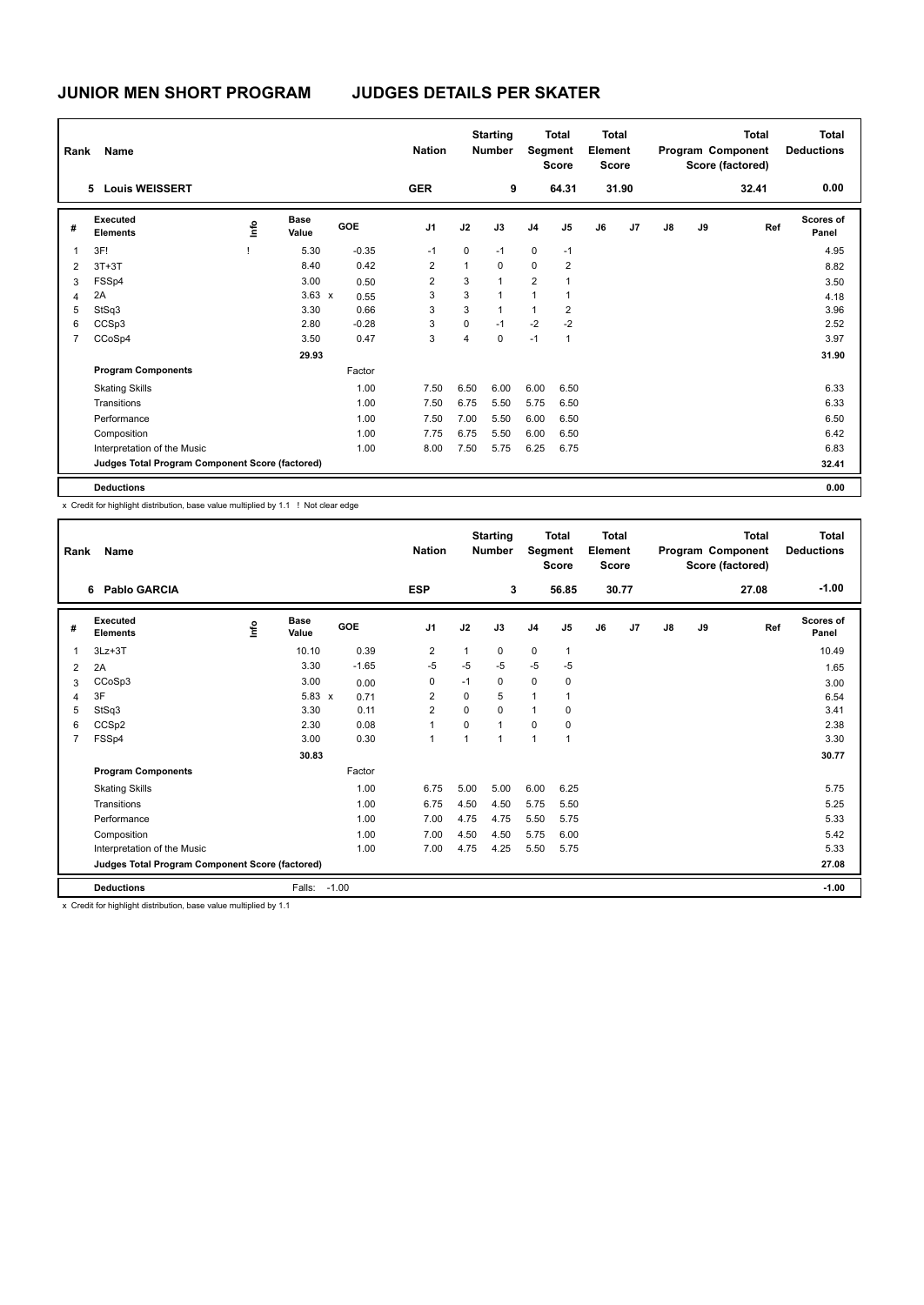| Rank           | Name                                            |    |                      |            | <b>Nation</b>  |                | <b>Starting</b><br><b>Number</b> |                | <b>Total</b><br>Segment<br><b>Score</b> | <b>Total</b><br>Element<br><b>Score</b> |       | <b>Total</b><br>Program Component<br>Score (factored) |    |       | Total<br><b>Deductions</b> |
|----------------|-------------------------------------------------|----|----------------------|------------|----------------|----------------|----------------------------------|----------------|-----------------------------------------|-----------------------------------------|-------|-------------------------------------------------------|----|-------|----------------------------|
|                | 7 Arthur MAI                                    |    |                      |            | <b>GER</b>     |                | 6                                |                | 53.87                                   |                                         | 25.36 |                                                       |    | 28.51 | 0.00                       |
| #              | Executed<br><b>Elements</b>                     | ١m | <b>Base</b><br>Value | <b>GOE</b> | J <sub>1</sub> | J2             | J3                               | J <sub>4</sub> | J <sub>5</sub>                          | J6                                      | J7    | J8                                                    | J9 | Ref   | <b>Scores of</b><br>Panel  |
| $\overline{1}$ | $3Lz + 2T$                                      |    | 7.20                 | 0.59       | 3              | $\mathbf{1}$   | $\mathbf{1}$                     | $\mathbf 0$    | $\overline{1}$                          |                                         |       |                                                       |    |       | 7.79                       |
| 2              | 2F                                              |    | 1.80                 | $-0.30$    | $-2$           | $-2$           | $-1$                             | $-1$           | $-2$                                    |                                         |       |                                                       |    |       | 1.50                       |
| 3              | CCSp4                                           |    | 3.20                 | $-0.32$    | 0              | $-2$           | $-2$                             | 0              | $-1$                                    |                                         |       |                                                       |    |       | 2.88                       |
| $\overline{4}$ | FSSp4                                           |    | 3.00                 | 0.00       | 0              | 0              | $-1$                             | 0              | $\mathbf{1}$                            |                                         |       |                                                       |    |       | 3.00                       |
| 5              | StSq3                                           |    | 3.30                 | 0.66       | 3              | $\overline{2}$ | $\overline{2}$                   | $\overline{2}$ | $\overline{2}$                          |                                         |       |                                                       |    |       | 3.96                       |
| 6              | 2A                                              |    | $3.63 \times$        | 0.00       | 0              | 0              | $\mathbf 0$                      | $\mathbf 0$    | 0                                       |                                         |       |                                                       |    |       | 3.63                       |
| $\overline{7}$ | CCoSp3                                          |    | 3.00                 | $-0.40$    | -3             | $-1$           | $-2$                             | $-1$           | $-1$                                    |                                         |       |                                                       |    |       | 2.60                       |
|                |                                                 |    | 25.13                |            |                |                |                                  |                |                                         |                                         |       |                                                       |    |       | 25.36                      |
|                | <b>Program Components</b>                       |    |                      | Factor     |                |                |                                  |                |                                         |                                         |       |                                                       |    |       |                            |
|                | <b>Skating Skills</b>                           |    |                      | 1.00       | 6.25           | 5.50           | 5.00                             | 4.75           | 6.00                                    |                                         |       |                                                       |    |       | 5.50                       |
|                | Transitions                                     |    |                      | 1.00       | 6.50           | 5.00           | 4.75                             | 4.50           | 5.75                                    |                                         |       |                                                       |    |       | 5.17                       |
|                | Performance                                     |    |                      | 1.00       | 6.25           | 5.75           | 5.75                             | 4.50           | 6.25                                    |                                         |       |                                                       |    |       | 5.92                       |
|                | Composition                                     |    |                      | 1.00       | 6.50           | 5.50           | 5.50                             | 4.75           | 6.25                                    |                                         |       |                                                       |    |       | 5.75                       |
|                | Interpretation of the Music                     |    |                      | 1.00       | 6.50           | 6.00           | 6.00                             | 5.00           | 6.50                                    |                                         |       |                                                       |    |       | 6.17                       |
|                | Judges Total Program Component Score (factored) |    |                      |            |                |                |                                  |                |                                         |                                         |       |                                                       |    |       | 28.51                      |
|                | <b>Deductions</b>                               |    |                      |            |                |                |                                  |                |                                         |                                         |       |                                                       |    |       | 0.00                       |

x Credit for highlight distribution, base value multiplied by 1.1

| Rank           | Name                                            |      |                      |            | <b>Nation</b>  | <b>Starting</b><br><b>Total</b><br>Segment<br><b>Number</b><br><b>Score</b> |              | <b>Total</b><br>Element<br><b>Score</b> |                |    |                | <b>Total</b><br>Program Component<br>Score (factored) | <b>Total</b><br><b>Deductions</b> |       |                           |
|----------------|-------------------------------------------------|------|----------------------|------------|----------------|-----------------------------------------------------------------------------|--------------|-----------------------------------------|----------------|----|----------------|-------------------------------------------------------|-----------------------------------|-------|---------------------------|
|                | Ali Efe GÜNES<br>8                              |      |                      |            | <b>TUR</b>     |                                                                             | 5            |                                         | 52.17          |    | 29.16          |                                                       |                                   | 24.01 | $-1.00$                   |
| #              | Executed<br><b>Elements</b>                     | lnfo | <b>Base</b><br>Value | <b>GOE</b> | J <sub>1</sub> | J2                                                                          | J3           | J <sub>4</sub>                          | J5             | J6 | J <sub>7</sub> | $\mathsf{J}8$                                         | J9                                | Ref   | <b>Scores of</b><br>Panel |
| $\overline{1}$ | 3Aq                                             | q    | 8.00                 | $-4.00$    | $-5$           | $-5$                                                                        | $-5$         | $-5$                                    | $-5$           |    |                |                                                       |                                   |       | 4.00                      |
| $\overline{2}$ | $3Lz + 3T$                                      |      | 10.10                | 0.98       | $\overline{2}$ | $\overline{2}$                                                              | $\mathbf{1}$ | $\mathbf{1}$                            | $\overline{2}$ |    |                |                                                       |                                   |       | 11.08                     |
| 3              | CCSp3                                           |      | 2.80                 | $-0.37$    | 0              | $-2$                                                                        | $-1$         | $-1$                                    | $-3$           |    |                |                                                       |                                   |       | 2.43                      |
| $\overline{4}$ | 3F                                              |      | $5.83 \times$        | 0.35       | 2              | $\Omega$                                                                    | $\Omega$     | 0                                       | $\overline{2}$ |    |                |                                                       |                                   |       | 6.18                      |
| 5              | FSSp3                                           |      | 2.60                 | 0.00       | $\Omega$       | $\mathbf 0$                                                                 | $\Omega$     | $\mathbf 0$                             | $\overline{2}$ |    |                |                                                       |                                   |       | 2.60                      |
| 6              | CCoSp1V                                         |      | 1.50                 | $-0.25$    | $-2$           | $-2$                                                                        | $-1$         | $-1$                                    | $-2$           |    |                |                                                       |                                   |       | 1.25                      |
| 7              | StSq1                                           |      | 1.80                 | $-0.18$    | 0              | $-2$                                                                        | $-1$         | $\overline{2}$                          | $-2$           |    |                |                                                       |                                   |       | 1.62                      |
|                |                                                 |      | 32.63                |            |                |                                                                             |              |                                         |                |    |                |                                                       |                                   |       | 29.16                     |
|                | <b>Program Components</b>                       |      |                      | Factor     |                |                                                                             |              |                                         |                |    |                |                                                       |                                   |       |                           |
|                | <b>Skating Skills</b>                           |      |                      | 1.00       | 6.00           | 4.75                                                                        | 4.75         | 5.75                                    | 6.00           |    |                |                                                       |                                   |       | 5.50                      |
|                | Transitions                                     |      |                      | 1.00       | 5.75           | 3.75                                                                        | 4.25         | 5.50                                    | 4.50           |    |                |                                                       |                                   |       | 4.75                      |
|                | Performance                                     |      |                      | 1.00       | 5.50           | 4.00                                                                        | 3.75         | 5.75                                    | 4.50           |    |                |                                                       |                                   |       | 4.67                      |
|                | Composition                                     |      |                      | 1.00       | 5.25           | 3.50                                                                        | 4.00         | 5.50                                    | 4.75           |    |                |                                                       |                                   |       | 4.67                      |
|                | Interpretation of the Music                     |      |                      | 1.00       | 5.25           | 4.00                                                                        | 4.00         | 5.75                                    | 4.00           |    |                |                                                       |                                   |       | 4.42                      |
|                | Judges Total Program Component Score (factored) |      |                      |            |                |                                                                             |              |                                         |                |    |                |                                                       |                                   |       | 24.01                     |
|                | <b>Deductions</b>                               |      | Falls:               | $-1.00$    |                |                                                                             |              |                                         |                |    |                |                                                       |                                   |       | $-1.00$                   |

x Credit for highlight distribution, base value multiplied by 1.1 q Jump landed on the quarter